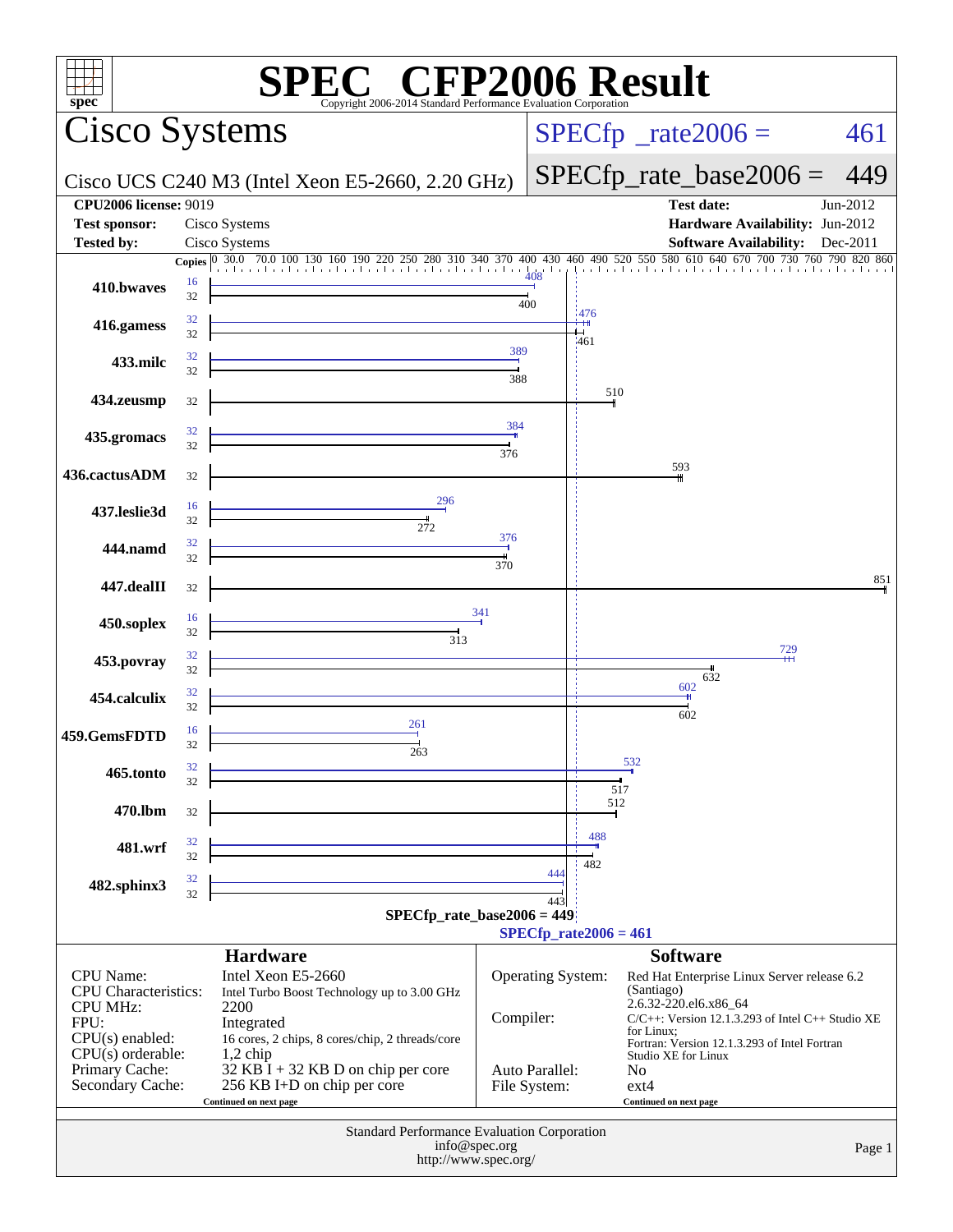

Cisco Systems

### $SPECTp_rate2006 = 461$

Cisco UCS C240 M3 (Intel Xeon E5-2660, 2.20 GHz)

[SPECfp\\_rate\\_base2006 =](http://www.spec.org/auto/cpu2006/Docs/result-fields.html#SPECfpratebase2006) 449

| <b>CPU2006 license: 9019</b>                                               |                                                                                                                                |                                                                                    | <b>Test date:</b>                                                | $Jun-2012$ |
|----------------------------------------------------------------------------|--------------------------------------------------------------------------------------------------------------------------------|------------------------------------------------------------------------------------|------------------------------------------------------------------|------------|
| <b>Test sponsor:</b>                                                       | Cisco Systems                                                                                                                  |                                                                                    | Hardware Availability: Jun-2012                                  |            |
| <b>Tested by:</b>                                                          | Cisco Systems                                                                                                                  |                                                                                    | <b>Software Availability:</b>                                    | $Dec-2011$ |
| L3 Cache:<br>Other Cache:<br>Memory:<br>Disk Subsystem:<br>Other Hardware: | $20 \text{ MB I+D}$ on chip per chip<br>None<br>128 GB (16 x 8 GB 2Rx4 PC3-12800R-11, ECC)<br>1 X 600 GB 10000 RPM SAS<br>None | <b>System State:</b><br><b>Base Pointers:</b><br>Peak Pointers:<br>Other Software: | Run level 3 (multi-user)<br>$32/64$ -bit<br>$32/64$ -bit<br>None |            |

| <b>Results Table</b>                                                                                     |               |                |       |                |       |                |                 |               |                |              |                |              |                |              |
|----------------------------------------------------------------------------------------------------------|---------------|----------------|-------|----------------|-------|----------------|-----------------|---------------|----------------|--------------|----------------|--------------|----------------|--------------|
|                                                                                                          | <b>Base</b>   |                |       | <b>Peak</b>    |       |                |                 |               |                |              |                |              |                |              |
| <b>Benchmark</b>                                                                                         | <b>Copies</b> | <b>Seconds</b> | Ratio | <b>Seconds</b> | Ratio | <b>Seconds</b> | Ratio           | <b>Copies</b> | <b>Seconds</b> | <b>Ratio</b> | <b>Seconds</b> | <b>Ratio</b> | <b>Seconds</b> | <b>Ratio</b> |
| 410.bwayes                                                                                               | 32            | 1088           | 400l  | 1088           | 400   | 1088           | 400l            | 16            | 533            | 408          | 533            | 408          | 533            | 408          |
| 416.gamess                                                                                               | 32            | 1359           | 461   | 1362           | 460   | 1331           | 471             | 32            | 1332           | 471          | 1318           | 476          | 1311           | 478          |
| $433$ .milc                                                                                              | 32            | 757            | 388   | 757            | 388   | 758            | 388             | 32            | 756            | 389          | 756            | 389          | 756            | <b>389</b>   |
| 434.zeusmp                                                                                               | 32            | 573            | 508   | 571            | 510   | 571            | 51 <sub>0</sub> | 32            | 573            | 508          | 571            | 510          | 571            | 510          |
| 435.gromacs                                                                                              | 32            | 605            | 377   | 608            | 376   | 607            | 376             | 32            | 597            | 383          | 592            | 386          | 595            | 384          |
| 436.cactusADM                                                                                            | 32            | 649            | 589   | 643            | 595   | 645            | 5931            | 32            | 649            | 589          | 643            | 595          | 645            | 593          |
| 437.leslie3d                                                                                             | 32            | 1105           | 272   | 1104           | 272   | 1093           | 275             | 16            | 507            | 296          | 508            | 296          | 507            | 297          |
| 444.namd                                                                                                 | 32            | 695            | 369   | 693            | 370   | 687            | 373             | 32            | 682            | 376          | 684            | 375          | 683            | 376          |
| 447.dealII                                                                                               | 32            | 431            | 849   | 430            | 851   | 430            | 851             | 32            | 431            | 849          | 430            | 851          | 430            | 851          |
| $450$ .soplex                                                                                            | 32            | 853            | 313   | 853            | 313   | 855            | 312l            | 16            | 390            | 342          | 392            | 341          | 391            | 341          |
| 453.povray                                                                                               | 32            | 269            | 634   | 269            | 632   | 270            | 631             | 32            | 235            | 724          | 232            | 735          | 234            | 729          |
| 454.calculix                                                                                             | 32            | 439            | 602   | 439            | 602   | 439            | 601             | 32            | 436            | 605          | 439            | 601          | 439            | 602          |
| 459.GemsFDTD                                                                                             | 32            | 1289           | 263   | 1291           | 263   | 1291           | 263             | 16            | 650            | 261          | 650            | 261          | 649            | 261          |
| $465$ .tonto                                                                                             | 32            | 610            | 516   | 608            | 518   | 610            | <u>517</u>      | 32            | 592            | 532          | 593            | 531          | 592            | 532          |
| 470.1bm                                                                                                  | 32            | 859            | 512   | 859            | 512   | 860            | 511             | 32            | 859            | 512          | 859            | 512          | 860            | 511          |
| 481.wrf                                                                                                  | 32            | 742            | 482   | 742            | 482   | 742            | 482             | 32            | 732            | 488          | 731            | 489          | 736            | 486          |
| $482$ .sphinx $3$                                                                                        | 32            | 1408           | 443   | 1407           | 443   | 1406           | 443             | 32            | 1404           | 444          | 1404           | 444          | 1403           | 445          |
| Results appear in the order in which they were run. Bold underlined text indicates a median measurement. |               |                |       |                |       |                |                 |               |                |              |                |              |                |              |

#### **[Submit Notes](http://www.spec.org/auto/cpu2006/Docs/result-fields.html#SubmitNotes)**

 The numactl mechanism was used to bind copies to processors. The config file option 'submit' was used to generate numactl commands to bind each copy to a specific processor. For details, please see the config file.

#### **[Operating System Notes](http://www.spec.org/auto/cpu2006/Docs/result-fields.html#OperatingSystemNotes)**

Stack size set to unlimited using "ulimit -s unlimited"

#### **[Platform Notes](http://www.spec.org/auto/cpu2006/Docs/result-fields.html#PlatformNotes)**

BIOS Configuration: Processor Power State C6 set to Disabled Processor Power State C1 Enhanced set to Disabled

Continued on next page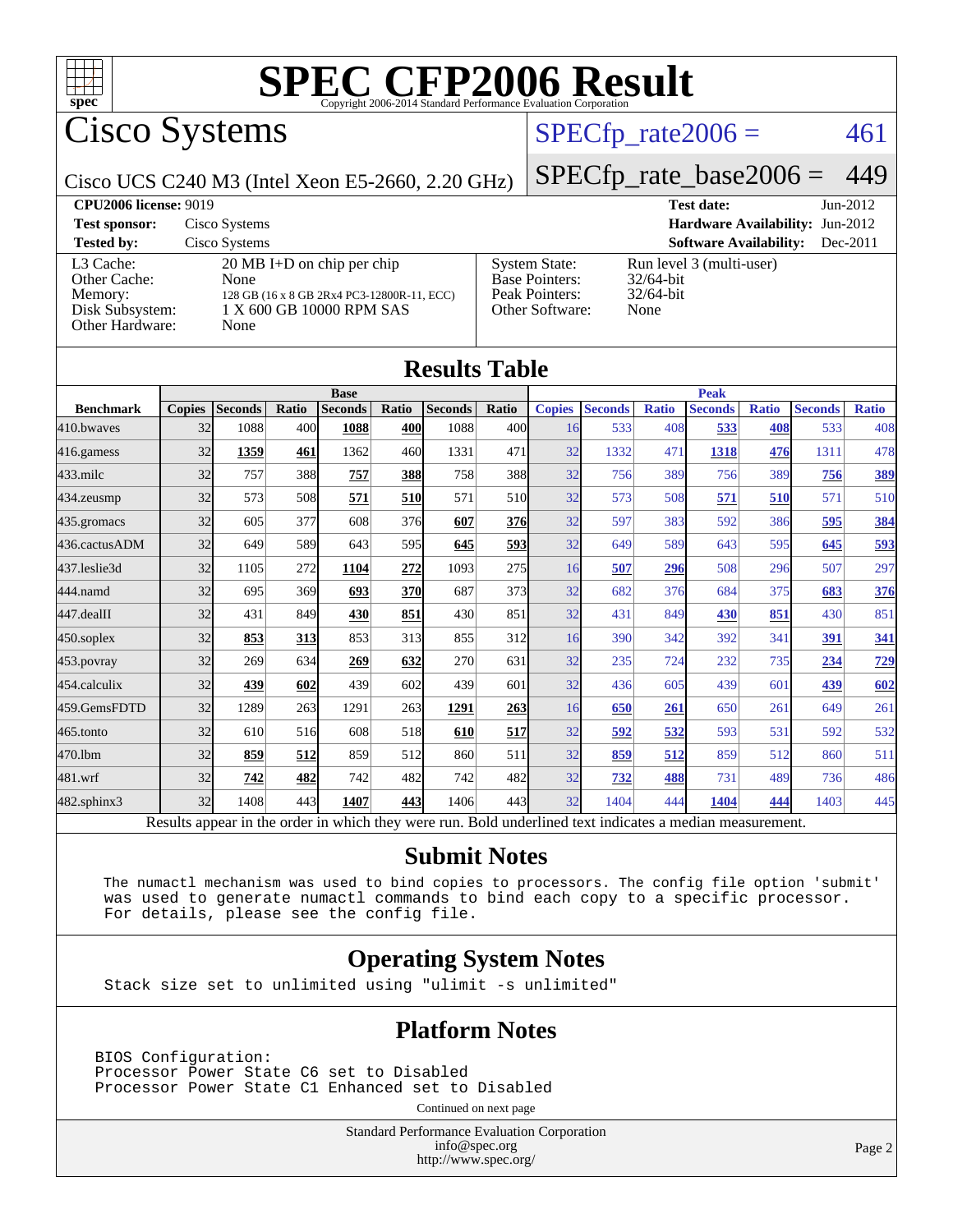

Cisco Systems

 $SPECTp\_rate2006 = 461$ 

Cisco UCS C240 M3 (Intel Xeon E5-2660, 2.20 GHz)

[SPECfp\\_rate\\_base2006 =](http://www.spec.org/auto/cpu2006/Docs/result-fields.html#SPECfpratebase2006) 449

**[CPU2006 license:](http://www.spec.org/auto/cpu2006/Docs/result-fields.html#CPU2006license)** 9019 **[Test date:](http://www.spec.org/auto/cpu2006/Docs/result-fields.html#Testdate)** Jun-2012 **[Test sponsor:](http://www.spec.org/auto/cpu2006/Docs/result-fields.html#Testsponsor)** Cisco Systems **[Hardware Availability:](http://www.spec.org/auto/cpu2006/Docs/result-fields.html#HardwareAvailability)** Jun-2012 **[Tested by:](http://www.spec.org/auto/cpu2006/Docs/result-fields.html#Testedby)** Cisco Systems **[Software Availability:](http://www.spec.org/auto/cpu2006/Docs/result-fields.html#SoftwareAvailability)** Dec-2011

#### **[Platform Notes \(Continued\)](http://www.spec.org/auto/cpu2006/Docs/result-fields.html#PlatformNotes)**

Power Technology set to Custom Energy Performance set to Performance DRAM Clock Throttling set to Performance Sysinfo program /opt/cpu2006-1.2/config/sysinfo.rev6800 \$Rev: 6800 \$ \$Date:: 2011-10-11 #\$ 6f2ebdff5032aaa42e583f96b07f99d3 running on localhost.localdomain Wed Jun 6 10:48:26 2012 This section contains SUT (System Under Test) info as seen by some common utilities. To remove or add to this section, see: <http://www.spec.org/cpu2006/Docs/config.html#sysinfo> From /proc/cpuinfo model name : Intel(R)  $Xeon(R)$  CPU E5-2660 0 @ 2.20GHz 2 "physical id"s (chips) 32 "processors" cores, siblings (Caution: counting these is hw and system dependent. The following excerpts from /proc/cpuinfo might not be reliable. Use with caution.) cpu cores : 8 siblings : 16 physical 0: cores 0 1 2 3 4 5 6 7 physical 1: cores 0 1 2 3 4 5 6 7 cache size : 20480 KB From /proc/meminfo<br>MemTotal: 132100612 kB HugePages\_Total: 0<br>Hugepagesize: 2048 kB Hugepagesize: /usr/bin/lsb\_release -d Red Hat Enterprise Linux Server release 6.2 (Santiago) From /etc/\*release\* /etc/\*version\* redhat-release: Red Hat Enterprise Linux Server release 6.2 (Santiago) system-release: Red Hat Enterprise Linux Server release 6.2 (Santiago) system-release-cpe: cpe:/o:redhat:enterprise\_linux:6server:ga:server uname -a: Linux localhost.localdomain 2.6.32-220.el6.x86\_64 #1 SMP Wed Nov 9 08:03:13 EST 2011 x86 64 x86 64 x86 64 GNU/Linux run-level 3 Jun 6 10:39 SPEC is set to: /opt/cpu2006-1.2 Filesystem Type Size Used Avail Use% Mounted on /dev/sda1 ext4 550G 19G 503G 4% / Additional information from dmidecode: Memory: 16x 0xCE00 M393B1K70DH0-YK0 8 GB 1600 MHz 1 rank (End of data from sysinfo program)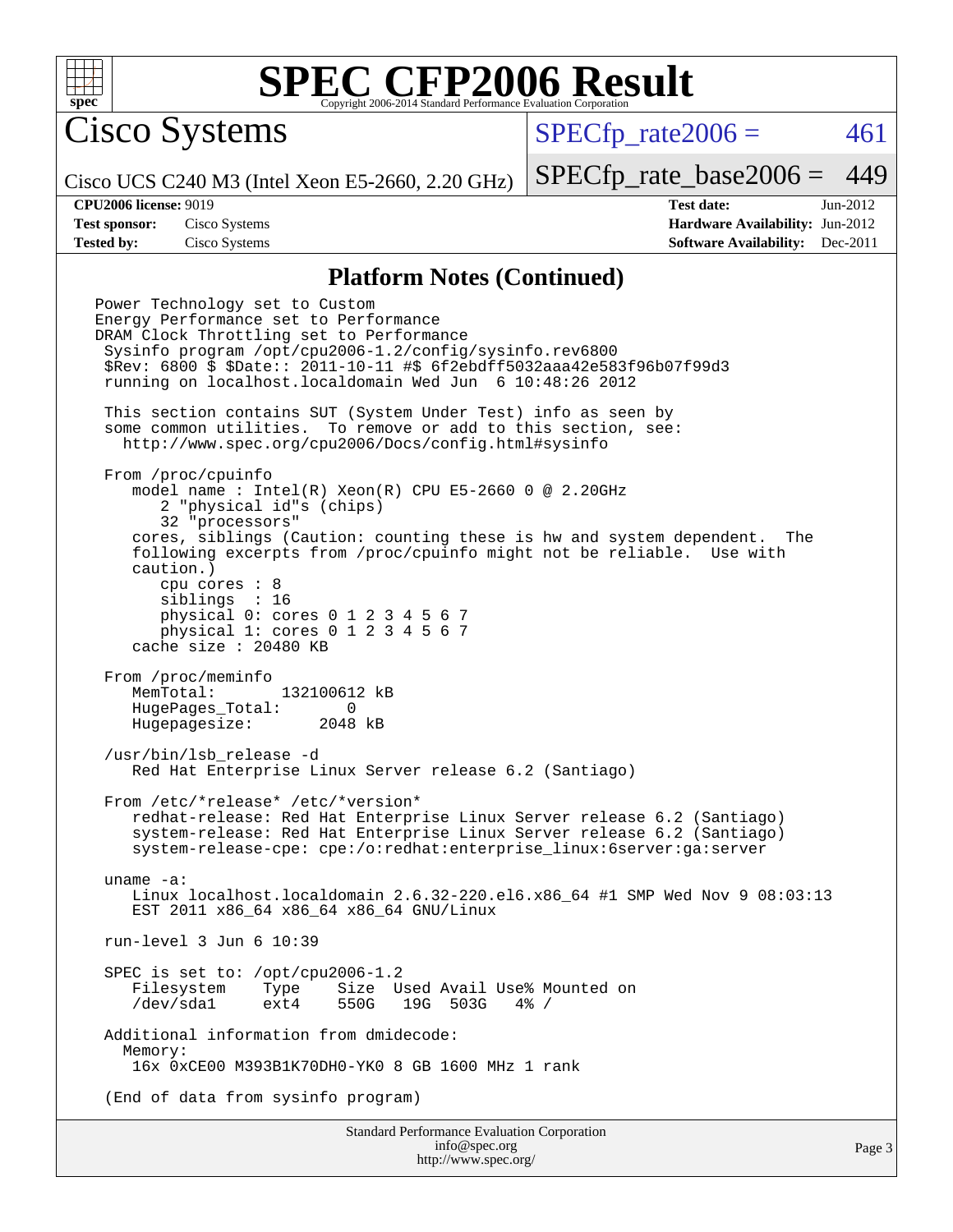

Cisco Systems

 $SPECTp_rate2006 = 461$ 

Cisco UCS C240 M3 (Intel Xeon E5-2660, 2.20 GHz)

[SPECfp\\_rate\\_base2006 =](http://www.spec.org/auto/cpu2006/Docs/result-fields.html#SPECfpratebase2006) 449

**[Tested by:](http://www.spec.org/auto/cpu2006/Docs/result-fields.html#Testedby)** Cisco Systems **[Software Availability:](http://www.spec.org/auto/cpu2006/Docs/result-fields.html#SoftwareAvailability)** Dec-2011

**[CPU2006 license:](http://www.spec.org/auto/cpu2006/Docs/result-fields.html#CPU2006license)** 9019 **[Test date:](http://www.spec.org/auto/cpu2006/Docs/result-fields.html#Testdate)** Jun-2012 **[Test sponsor:](http://www.spec.org/auto/cpu2006/Docs/result-fields.html#Testsponsor)** Cisco Systems **[Hardware Availability:](http://www.spec.org/auto/cpu2006/Docs/result-fields.html#HardwareAvailability)** Jun-2012

#### **[General Notes](http://www.spec.org/auto/cpu2006/Docs/result-fields.html#GeneralNotes)**

Environment variables set by runspec before the start of the run: LD LIBRARY PATH = "/opt/cpu2006-1.2/libs/32:/opt/cpu2006-1.2/libs/64" Intel HT Technology = enable Binaries compiled on a system with 2 X Intel Xeon E5-2690 CPU + 128 GB memory using RHEL 6.2 Transparent Huge Pages enabled with: echo always > /sys/kernel/mm/redhat\_transparent\_hugepage/enabled Filesystem page cache cleared with: echo 1> /proc/sys/vm/drop\_caches

## **[Base Compiler Invocation](http://www.spec.org/auto/cpu2006/Docs/result-fields.html#BaseCompilerInvocation)**

 $C$  benchmarks:<br>icc  $-m64$ 

[C++ benchmarks:](http://www.spec.org/auto/cpu2006/Docs/result-fields.html#CXXbenchmarks) [icpc -m64](http://www.spec.org/cpu2006/results/res2012q3/cpu2006-20120613-22876.flags.html#user_CXXbase_intel_icpc_64bit_bedb90c1146cab66620883ef4f41a67e)

[Fortran benchmarks](http://www.spec.org/auto/cpu2006/Docs/result-fields.html#Fortranbenchmarks): [ifort -m64](http://www.spec.org/cpu2006/results/res2012q3/cpu2006-20120613-22876.flags.html#user_FCbase_intel_ifort_64bit_ee9d0fb25645d0210d97eb0527dcc06e)

[Benchmarks using both Fortran and C](http://www.spec.org/auto/cpu2006/Docs/result-fields.html#BenchmarksusingbothFortranandC): [icc -m64](http://www.spec.org/cpu2006/results/res2012q3/cpu2006-20120613-22876.flags.html#user_CC_FCbase_intel_icc_64bit_0b7121f5ab7cfabee23d88897260401c) [ifort -m64](http://www.spec.org/cpu2006/results/res2012q3/cpu2006-20120613-22876.flags.html#user_CC_FCbase_intel_ifort_64bit_ee9d0fb25645d0210d97eb0527dcc06e)

## **[Base Portability Flags](http://www.spec.org/auto/cpu2006/Docs/result-fields.html#BasePortabilityFlags)**

| 410.bwaves: -DSPEC CPU LP64                 |                                                                |
|---------------------------------------------|----------------------------------------------------------------|
| 416.gamess: -DSPEC_CPU_LP64                 |                                                                |
| 433.milc: -DSPEC CPU LP64                   |                                                                |
| 434.zeusmp: - DSPEC_CPU_LP64                |                                                                |
| 435.gromacs: -DSPEC_CPU_LP64 -nofor_main    |                                                                |
| 436.cactusADM: -DSPEC CPU LP64 -nofor main  |                                                                |
| 437.leslie3d: -DSPEC CPU LP64               |                                                                |
| 444.namd: -DSPEC CPU LP64                   |                                                                |
| 447.dealII: -DSPEC_CPU LP64                 |                                                                |
| 450.soplex: -DSPEC_CPU_LP64                 |                                                                |
| 453.povray: -DSPEC_CPU_LP64                 |                                                                |
| 454.calculix: - DSPEC CPU LP64 - nofor main |                                                                |
| 459. GemsFDTD: - DSPEC CPU LP64             |                                                                |
| 465.tonto: - DSPEC CPU LP64                 |                                                                |
| 470.1bm: - DSPEC_CPU LP64                   |                                                                |
|                                             | 481.wrf: -DSPEC CPU_LP64 -DSPEC_CPU_CASE_FLAG -DSPEC_CPU_LINUX |
| 482.sphinx3: -DSPEC_CPU_LP64                |                                                                |
|                                             |                                                                |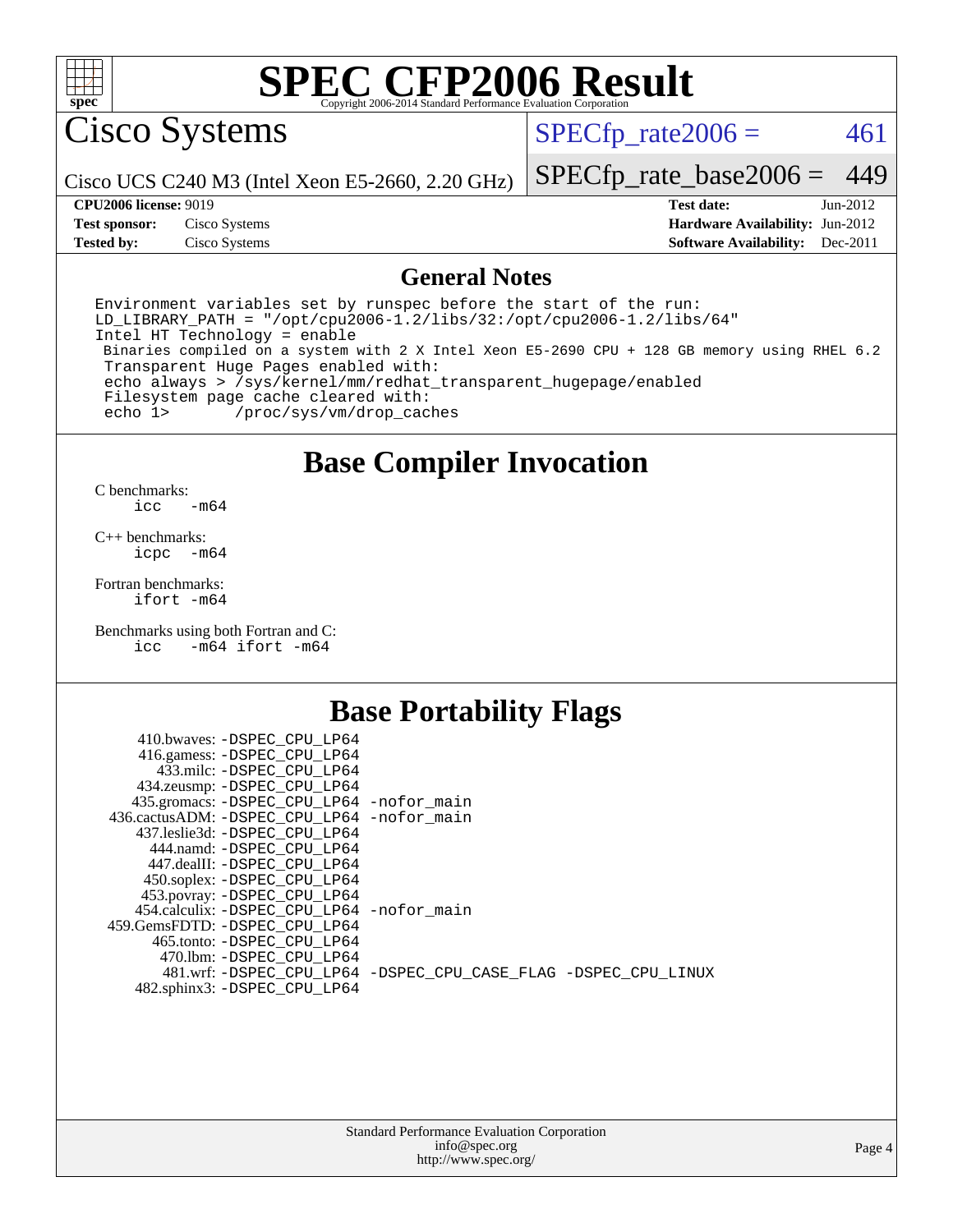

Cisco Systems

 $SPECTp\_rate2006 = 461$ 

Cisco UCS C240 M3 (Intel Xeon E5-2660, 2.20 GHz)

[SPECfp\\_rate\\_base2006 =](http://www.spec.org/auto/cpu2006/Docs/result-fields.html#SPECfpratebase2006) 449

**[CPU2006 license:](http://www.spec.org/auto/cpu2006/Docs/result-fields.html#CPU2006license)** 9019 **[Test date:](http://www.spec.org/auto/cpu2006/Docs/result-fields.html#Testdate)** Jun-2012 **[Test sponsor:](http://www.spec.org/auto/cpu2006/Docs/result-fields.html#Testsponsor)** Cisco Systems **[Hardware Availability:](http://www.spec.org/auto/cpu2006/Docs/result-fields.html#HardwareAvailability)** Jun-2012 **[Tested by:](http://www.spec.org/auto/cpu2006/Docs/result-fields.html#Testedby)** Cisco Systems **[Software Availability:](http://www.spec.org/auto/cpu2006/Docs/result-fields.html#SoftwareAvailability)** Dec-2011

## **[Base Optimization Flags](http://www.spec.org/auto/cpu2006/Docs/result-fields.html#BaseOptimizationFlags)**

[C benchmarks](http://www.spec.org/auto/cpu2006/Docs/result-fields.html#Cbenchmarks): [-xAVX](http://www.spec.org/cpu2006/results/res2012q3/cpu2006-20120613-22876.flags.html#user_CCbase_f-xAVX) [-ipo](http://www.spec.org/cpu2006/results/res2012q3/cpu2006-20120613-22876.flags.html#user_CCbase_f-ipo) [-O3](http://www.spec.org/cpu2006/results/res2012q3/cpu2006-20120613-22876.flags.html#user_CCbase_f-O3) [-no-prec-div](http://www.spec.org/cpu2006/results/res2012q3/cpu2006-20120613-22876.flags.html#user_CCbase_f-no-prec-div) [-static](http://www.spec.org/cpu2006/results/res2012q3/cpu2006-20120613-22876.flags.html#user_CCbase_f-static) [-opt-prefetch](http://www.spec.org/cpu2006/results/res2012q3/cpu2006-20120613-22876.flags.html#user_CCbase_f-opt-prefetch) [-auto-p32](http://www.spec.org/cpu2006/results/res2012q3/cpu2006-20120613-22876.flags.html#user_CCbase_f-auto-p32) [-ansi-alias](http://www.spec.org/cpu2006/results/res2012q3/cpu2006-20120613-22876.flags.html#user_CCbase_f-ansi-alias) [-opt-mem-layout-trans=3](http://www.spec.org/cpu2006/results/res2012q3/cpu2006-20120613-22876.flags.html#user_CCbase_f-opt-mem-layout-trans_a7b82ad4bd7abf52556d4961a2ae94d5) [C++ benchmarks:](http://www.spec.org/auto/cpu2006/Docs/result-fields.html#CXXbenchmarks) [-xAVX](http://www.spec.org/cpu2006/results/res2012q3/cpu2006-20120613-22876.flags.html#user_CXXbase_f-xAVX) [-ipo](http://www.spec.org/cpu2006/results/res2012q3/cpu2006-20120613-22876.flags.html#user_CXXbase_f-ipo) [-O3](http://www.spec.org/cpu2006/results/res2012q3/cpu2006-20120613-22876.flags.html#user_CXXbase_f-O3) [-no-prec-div](http://www.spec.org/cpu2006/results/res2012q3/cpu2006-20120613-22876.flags.html#user_CXXbase_f-no-prec-div) [-static](http://www.spec.org/cpu2006/results/res2012q3/cpu2006-20120613-22876.flags.html#user_CXXbase_f-static) [-opt-prefetch](http://www.spec.org/cpu2006/results/res2012q3/cpu2006-20120613-22876.flags.html#user_CXXbase_f-opt-prefetch) [-auto-p32](http://www.spec.org/cpu2006/results/res2012q3/cpu2006-20120613-22876.flags.html#user_CXXbase_f-auto-p32) [-ansi-alias](http://www.spec.org/cpu2006/results/res2012q3/cpu2006-20120613-22876.flags.html#user_CXXbase_f-ansi-alias) [-opt-mem-layout-trans=3](http://www.spec.org/cpu2006/results/res2012q3/cpu2006-20120613-22876.flags.html#user_CXXbase_f-opt-mem-layout-trans_a7b82ad4bd7abf52556d4961a2ae94d5) [Fortran benchmarks](http://www.spec.org/auto/cpu2006/Docs/result-fields.html#Fortranbenchmarks): [-xAVX](http://www.spec.org/cpu2006/results/res2012q3/cpu2006-20120613-22876.flags.html#user_FCbase_f-xAVX) [-ipo](http://www.spec.org/cpu2006/results/res2012q3/cpu2006-20120613-22876.flags.html#user_FCbase_f-ipo) [-O3](http://www.spec.org/cpu2006/results/res2012q3/cpu2006-20120613-22876.flags.html#user_FCbase_f-O3) [-no-prec-div](http://www.spec.org/cpu2006/results/res2012q3/cpu2006-20120613-22876.flags.html#user_FCbase_f-no-prec-div) [-static](http://www.spec.org/cpu2006/results/res2012q3/cpu2006-20120613-22876.flags.html#user_FCbase_f-static) [-opt-prefetch](http://www.spec.org/cpu2006/results/res2012q3/cpu2006-20120613-22876.flags.html#user_FCbase_f-opt-prefetch) [Benchmarks using both Fortran and C](http://www.spec.org/auto/cpu2006/Docs/result-fields.html#BenchmarksusingbothFortranandC): [-xAVX](http://www.spec.org/cpu2006/results/res2012q3/cpu2006-20120613-22876.flags.html#user_CC_FCbase_f-xAVX) [-ipo](http://www.spec.org/cpu2006/results/res2012q3/cpu2006-20120613-22876.flags.html#user_CC_FCbase_f-ipo) [-O3](http://www.spec.org/cpu2006/results/res2012q3/cpu2006-20120613-22876.flags.html#user_CC_FCbase_f-O3) [-no-prec-div](http://www.spec.org/cpu2006/results/res2012q3/cpu2006-20120613-22876.flags.html#user_CC_FCbase_f-no-prec-div) [-static](http://www.spec.org/cpu2006/results/res2012q3/cpu2006-20120613-22876.flags.html#user_CC_FCbase_f-static) [-opt-prefetch](http://www.spec.org/cpu2006/results/res2012q3/cpu2006-20120613-22876.flags.html#user_CC_FCbase_f-opt-prefetch) [-auto-p32](http://www.spec.org/cpu2006/results/res2012q3/cpu2006-20120613-22876.flags.html#user_CC_FCbase_f-auto-p32) [-ansi-alias](http://www.spec.org/cpu2006/results/res2012q3/cpu2006-20120613-22876.flags.html#user_CC_FCbase_f-ansi-alias) [-opt-mem-layout-trans=3](http://www.spec.org/cpu2006/results/res2012q3/cpu2006-20120613-22876.flags.html#user_CC_FCbase_f-opt-mem-layout-trans_a7b82ad4bd7abf52556d4961a2ae94d5)

## **[Peak Compiler Invocation](http://www.spec.org/auto/cpu2006/Docs/result-fields.html#PeakCompilerInvocation)**

[C benchmarks \(except as noted below\)](http://www.spec.org/auto/cpu2006/Docs/result-fields.html#Cbenchmarksexceptasnotedbelow):  $\text{icc}$  -m64

482.sphinx3: [icc -m32](http://www.spec.org/cpu2006/results/res2012q3/cpu2006-20120613-22876.flags.html#user_peakCCLD482_sphinx3_intel_icc_a6a621f8d50482236b970c6ac5f55f93)

[C++ benchmarks \(except as noted below\):](http://www.spec.org/auto/cpu2006/Docs/result-fields.html#CXXbenchmarksexceptasnotedbelow) [icpc -m64](http://www.spec.org/cpu2006/results/res2012q3/cpu2006-20120613-22876.flags.html#user_CXXpeak_intel_icpc_64bit_bedb90c1146cab66620883ef4f41a67e)

450.soplex: [icpc -m32](http://www.spec.org/cpu2006/results/res2012q3/cpu2006-20120613-22876.flags.html#user_peakCXXLD450_soplex_intel_icpc_4e5a5ef1a53fd332b3c49e69c3330699)

[Fortran benchmarks](http://www.spec.org/auto/cpu2006/Docs/result-fields.html#Fortranbenchmarks): [ifort -m64](http://www.spec.org/cpu2006/results/res2012q3/cpu2006-20120613-22876.flags.html#user_FCpeak_intel_ifort_64bit_ee9d0fb25645d0210d97eb0527dcc06e)

[Benchmarks using both Fortran and C](http://www.spec.org/auto/cpu2006/Docs/result-fields.html#BenchmarksusingbothFortranandC): [icc -m64](http://www.spec.org/cpu2006/results/res2012q3/cpu2006-20120613-22876.flags.html#user_CC_FCpeak_intel_icc_64bit_0b7121f5ab7cfabee23d88897260401c) [ifort -m64](http://www.spec.org/cpu2006/results/res2012q3/cpu2006-20120613-22876.flags.html#user_CC_FCpeak_intel_ifort_64bit_ee9d0fb25645d0210d97eb0527dcc06e)

## **[Peak Portability Flags](http://www.spec.org/auto/cpu2006/Docs/result-fields.html#PeakPortabilityFlags)**

 410.bwaves: [-DSPEC\\_CPU\\_LP64](http://www.spec.org/cpu2006/results/res2012q3/cpu2006-20120613-22876.flags.html#suite_peakPORTABILITY410_bwaves_DSPEC_CPU_LP64) 416.gamess: [-DSPEC\\_CPU\\_LP64](http://www.spec.org/cpu2006/results/res2012q3/cpu2006-20120613-22876.flags.html#suite_peakPORTABILITY416_gamess_DSPEC_CPU_LP64) 433.milc: [-DSPEC\\_CPU\\_LP64](http://www.spec.org/cpu2006/results/res2012q3/cpu2006-20120613-22876.flags.html#suite_peakPORTABILITY433_milc_DSPEC_CPU_LP64) 434.zeusmp: [-DSPEC\\_CPU\\_LP64](http://www.spec.org/cpu2006/results/res2012q3/cpu2006-20120613-22876.flags.html#suite_peakPORTABILITY434_zeusmp_DSPEC_CPU_LP64) 435.gromacs: [-DSPEC\\_CPU\\_LP64](http://www.spec.org/cpu2006/results/res2012q3/cpu2006-20120613-22876.flags.html#suite_peakPORTABILITY435_gromacs_DSPEC_CPU_LP64) [-nofor\\_main](http://www.spec.org/cpu2006/results/res2012q3/cpu2006-20120613-22876.flags.html#user_peakLDPORTABILITY435_gromacs_f-nofor_main) 436.cactusADM: [-DSPEC\\_CPU\\_LP64](http://www.spec.org/cpu2006/results/res2012q3/cpu2006-20120613-22876.flags.html#suite_peakPORTABILITY436_cactusADM_DSPEC_CPU_LP64) [-nofor\\_main](http://www.spec.org/cpu2006/results/res2012q3/cpu2006-20120613-22876.flags.html#user_peakLDPORTABILITY436_cactusADM_f-nofor_main) 437.leslie3d: [-DSPEC\\_CPU\\_LP64](http://www.spec.org/cpu2006/results/res2012q3/cpu2006-20120613-22876.flags.html#suite_peakPORTABILITY437_leslie3d_DSPEC_CPU_LP64) 444.namd: [-DSPEC\\_CPU\\_LP64](http://www.spec.org/cpu2006/results/res2012q3/cpu2006-20120613-22876.flags.html#suite_peakPORTABILITY444_namd_DSPEC_CPU_LP64) 447.dealII: [-DSPEC\\_CPU\\_LP64](http://www.spec.org/cpu2006/results/res2012q3/cpu2006-20120613-22876.flags.html#suite_peakPORTABILITY447_dealII_DSPEC_CPU_LP64) 453.povray: [-DSPEC\\_CPU\\_LP64](http://www.spec.org/cpu2006/results/res2012q3/cpu2006-20120613-22876.flags.html#suite_peakPORTABILITY453_povray_DSPEC_CPU_LP64)

Continued on next page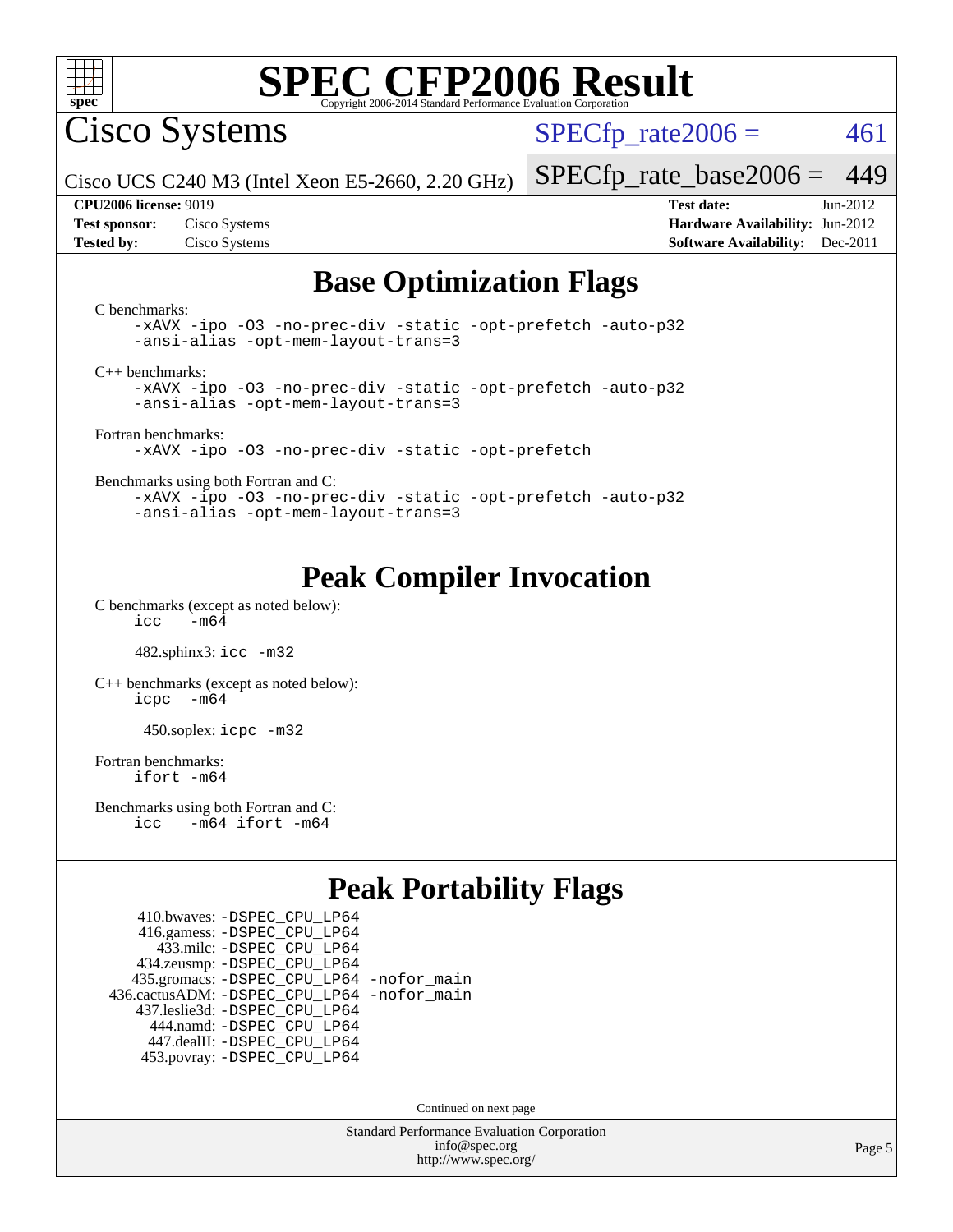

Cisco Systems

 $SPECTp\_rate2006 = 461$ 

Cisco UCS C240 M3 (Intel Xeon E5-2660, 2.20 GHz)

[SPECfp\\_rate\\_base2006 =](http://www.spec.org/auto/cpu2006/Docs/result-fields.html#SPECfpratebase2006) 449

**[CPU2006 license:](http://www.spec.org/auto/cpu2006/Docs/result-fields.html#CPU2006license)** 9019 **[Test date:](http://www.spec.org/auto/cpu2006/Docs/result-fields.html#Testdate)** Jun-2012 **[Test sponsor:](http://www.spec.org/auto/cpu2006/Docs/result-fields.html#Testsponsor)** Cisco Systems **[Hardware Availability:](http://www.spec.org/auto/cpu2006/Docs/result-fields.html#HardwareAvailability)** Jun-2012 **[Tested by:](http://www.spec.org/auto/cpu2006/Docs/result-fields.html#Testedby)** Cisco Systems **[Software Availability:](http://www.spec.org/auto/cpu2006/Docs/result-fields.html#SoftwareAvailability)** Dec-2011

## **[Peak Portability Flags \(Continued\)](http://www.spec.org/auto/cpu2006/Docs/result-fields.html#PeakPortabilityFlags)**

 454.calculix: [-DSPEC\\_CPU\\_LP64](http://www.spec.org/cpu2006/results/res2012q3/cpu2006-20120613-22876.flags.html#suite_peakPORTABILITY454_calculix_DSPEC_CPU_LP64) [-nofor\\_main](http://www.spec.org/cpu2006/results/res2012q3/cpu2006-20120613-22876.flags.html#user_peakLDPORTABILITY454_calculix_f-nofor_main) 465.tonto: [-DSPEC\\_CPU\\_LP64](http://www.spec.org/cpu2006/results/res2012q3/cpu2006-20120613-22876.flags.html#suite_peakPORTABILITY465_tonto_DSPEC_CPU_LP64) 470.lbm: [-DSPEC\\_CPU\\_LP64](http://www.spec.org/cpu2006/results/res2012q3/cpu2006-20120613-22876.flags.html#suite_peakPORTABILITY470_lbm_DSPEC_CPU_LP64) 481.wrf: [-DSPEC\\_CPU\\_LP64](http://www.spec.org/cpu2006/results/res2012q3/cpu2006-20120613-22876.flags.html#suite_peakPORTABILITY481_wrf_DSPEC_CPU_LP64) [-DSPEC\\_CPU\\_CASE\\_FLAG](http://www.spec.org/cpu2006/results/res2012q3/cpu2006-20120613-22876.flags.html#b481.wrf_peakCPORTABILITY_DSPEC_CPU_CASE_FLAG) [-DSPEC\\_CPU\\_LINUX](http://www.spec.org/cpu2006/results/res2012q3/cpu2006-20120613-22876.flags.html#b481.wrf_peakCPORTABILITY_DSPEC_CPU_LINUX)

## **[Peak Optimization Flags](http://www.spec.org/auto/cpu2006/Docs/result-fields.html#PeakOptimizationFlags)**

[C benchmarks](http://www.spec.org/auto/cpu2006/Docs/result-fields.html#Cbenchmarks):

 433.milc: [-xAVX](http://www.spec.org/cpu2006/results/res2012q3/cpu2006-20120613-22876.flags.html#user_peakPASS2_CFLAGSPASS2_LDFLAGS433_milc_f-xAVX)(pass 2) [-prof-gen](http://www.spec.org/cpu2006/results/res2012q3/cpu2006-20120613-22876.flags.html#user_peakPASS1_CFLAGSPASS1_LDFLAGS433_milc_prof_gen_e43856698f6ca7b7e442dfd80e94a8fc)(pass 1) [-ipo](http://www.spec.org/cpu2006/results/res2012q3/cpu2006-20120613-22876.flags.html#user_peakPASS2_CFLAGSPASS2_LDFLAGS433_milc_f-ipo)(pass 2) [-O3](http://www.spec.org/cpu2006/results/res2012q3/cpu2006-20120613-22876.flags.html#user_peakPASS2_CFLAGSPASS2_LDFLAGS433_milc_f-O3)(pass 2) [-no-prec-div](http://www.spec.org/cpu2006/results/res2012q3/cpu2006-20120613-22876.flags.html#user_peakPASS2_CFLAGSPASS2_LDFLAGS433_milc_f-no-prec-div)(pass 2) [-prof-use](http://www.spec.org/cpu2006/results/res2012q3/cpu2006-20120613-22876.flags.html#user_peakPASS2_CFLAGSPASS2_LDFLAGS433_milc_prof_use_bccf7792157ff70d64e32fe3e1250b55)(pass 2) [-static](http://www.spec.org/cpu2006/results/res2012q3/cpu2006-20120613-22876.flags.html#user_peakOPTIMIZE433_milc_f-static) [-auto-ilp32](http://www.spec.org/cpu2006/results/res2012q3/cpu2006-20120613-22876.flags.html#user_peakCOPTIMIZE433_milc_f-auto-ilp32) [-opt-mem-layout-trans=3](http://www.spec.org/cpu2006/results/res2012q3/cpu2006-20120613-22876.flags.html#user_peakCOPTIMIZE433_milc_f-opt-mem-layout-trans_a7b82ad4bd7abf52556d4961a2ae94d5)

 $470$ .lbm: basepeak = yes

 482.sphinx3: [-xSSE4.2](http://www.spec.org/cpu2006/results/res2012q3/cpu2006-20120613-22876.flags.html#user_peakOPTIMIZE482_sphinx3_f-xSSE42_f91528193cf0b216347adb8b939d4107) [-ipo](http://www.spec.org/cpu2006/results/res2012q3/cpu2006-20120613-22876.flags.html#user_peakOPTIMIZE482_sphinx3_f-ipo) [-O3](http://www.spec.org/cpu2006/results/res2012q3/cpu2006-20120613-22876.flags.html#user_peakOPTIMIZE482_sphinx3_f-O3) [-no-prec-div](http://www.spec.org/cpu2006/results/res2012q3/cpu2006-20120613-22876.flags.html#user_peakOPTIMIZE482_sphinx3_f-no-prec-div) [-opt-prefetch](http://www.spec.org/cpu2006/results/res2012q3/cpu2006-20120613-22876.flags.html#user_peakOPTIMIZE482_sphinx3_f-opt-prefetch) [-static](http://www.spec.org/cpu2006/results/res2012q3/cpu2006-20120613-22876.flags.html#user_peakOPTIMIZE482_sphinx3_f-static) [-unroll2](http://www.spec.org/cpu2006/results/res2012q3/cpu2006-20120613-22876.flags.html#user_peakCOPTIMIZE482_sphinx3_f-unroll_784dae83bebfb236979b41d2422d7ec2)

 $C_{++}$  benchmarks:

444.namd:  $-xAVX(pass 2)$  $-xAVX(pass 2)$  [-prof-gen](http://www.spec.org/cpu2006/results/res2012q3/cpu2006-20120613-22876.flags.html#user_peakPASS1_CXXFLAGSPASS1_LDFLAGS444_namd_prof_gen_e43856698f6ca7b7e442dfd80e94a8fc)(pass 1) [-ipo](http://www.spec.org/cpu2006/results/res2012q3/cpu2006-20120613-22876.flags.html#user_peakPASS2_CXXFLAGSPASS2_LDFLAGS444_namd_f-ipo)(pass 2) [-O3](http://www.spec.org/cpu2006/results/res2012q3/cpu2006-20120613-22876.flags.html#user_peakPASS2_CXXFLAGSPASS2_LDFLAGS444_namd_f-O3)(pass 2) [-no-prec-div](http://www.spec.org/cpu2006/results/res2012q3/cpu2006-20120613-22876.flags.html#user_peakPASS2_CXXFLAGSPASS2_LDFLAGS444_namd_f-no-prec-div)(pass 2) [-prof-use](http://www.spec.org/cpu2006/results/res2012q3/cpu2006-20120613-22876.flags.html#user_peakPASS2_CXXFLAGSPASS2_LDFLAGS444_namd_prof_use_bccf7792157ff70d64e32fe3e1250b55)(pass 2) [-fno-alias](http://www.spec.org/cpu2006/results/res2012q3/cpu2006-20120613-22876.flags.html#user_peakCXXOPTIMIZE444_namd_f-no-alias_694e77f6c5a51e658e82ccff53a9e63a) [-auto-ilp32](http://www.spec.org/cpu2006/results/res2012q3/cpu2006-20120613-22876.flags.html#user_peakCXXOPTIMIZE444_namd_f-auto-ilp32)

 $447$ .dealII: basepeak = yes

 $450$ .soplex:  $-x$ AVX(pass 2)  $-p$ rof-gen(pass 1)  $-i$ po(pass 2)  $-03$ (pass 2) [-no-prec-div](http://www.spec.org/cpu2006/results/res2012q3/cpu2006-20120613-22876.flags.html#user_peakPASS2_CXXFLAGSPASS2_LDFLAGS450_soplex_f-no-prec-div)(pass 2) [-prof-use](http://www.spec.org/cpu2006/results/res2012q3/cpu2006-20120613-22876.flags.html#user_peakPASS2_CXXFLAGSPASS2_LDFLAGS450_soplex_prof_use_bccf7792157ff70d64e32fe3e1250b55)(pass 2) [-opt-malloc-options=3](http://www.spec.org/cpu2006/results/res2012q3/cpu2006-20120613-22876.flags.html#user_peakOPTIMIZE450_soplex_f-opt-malloc-options_13ab9b803cf986b4ee62f0a5998c2238)

 453.povray: [-xAVX](http://www.spec.org/cpu2006/results/res2012q3/cpu2006-20120613-22876.flags.html#user_peakPASS2_CXXFLAGSPASS2_LDFLAGS453_povray_f-xAVX)(pass 2) [-prof-gen](http://www.spec.org/cpu2006/results/res2012q3/cpu2006-20120613-22876.flags.html#user_peakPASS1_CXXFLAGSPASS1_LDFLAGS453_povray_prof_gen_e43856698f6ca7b7e442dfd80e94a8fc)(pass 1) [-ipo](http://www.spec.org/cpu2006/results/res2012q3/cpu2006-20120613-22876.flags.html#user_peakPASS2_CXXFLAGSPASS2_LDFLAGS453_povray_f-ipo)(pass 2) [-O3](http://www.spec.org/cpu2006/results/res2012q3/cpu2006-20120613-22876.flags.html#user_peakPASS2_CXXFLAGSPASS2_LDFLAGS453_povray_f-O3)(pass 2) [-no-prec-div](http://www.spec.org/cpu2006/results/res2012q3/cpu2006-20120613-22876.flags.html#user_peakPASS2_CXXFLAGSPASS2_LDFLAGS453_povray_f-no-prec-div)(pass 2) [-prof-use](http://www.spec.org/cpu2006/results/res2012q3/cpu2006-20120613-22876.flags.html#user_peakPASS2_CXXFLAGSPASS2_LDFLAGS453_povray_prof_use_bccf7792157ff70d64e32fe3e1250b55)(pass 2) [-auto-ilp32](http://www.spec.org/cpu2006/results/res2012q3/cpu2006-20120613-22876.flags.html#user_peakCXXOPTIMIZE453_povray_f-auto-ilp32) [-opt-mem-layout-trans=3](http://www.spec.org/cpu2006/results/res2012q3/cpu2006-20120613-22876.flags.html#user_peakCXXOPTIMIZE453_povray_f-opt-mem-layout-trans_a7b82ad4bd7abf52556d4961a2ae94d5)

[Fortran benchmarks](http://www.spec.org/auto/cpu2006/Docs/result-fields.html#Fortranbenchmarks):

 410.bwaves: [-xAVX](http://www.spec.org/cpu2006/results/res2012q3/cpu2006-20120613-22876.flags.html#user_peakPASS2_FFLAGSPASS2_LDFLAGS410_bwaves_f-xAVX)(pass 2) [-prof-gen](http://www.spec.org/cpu2006/results/res2012q3/cpu2006-20120613-22876.flags.html#user_peakPASS1_FFLAGSPASS1_LDFLAGS410_bwaves_prof_gen_e43856698f6ca7b7e442dfd80e94a8fc)(pass 1) [-ipo](http://www.spec.org/cpu2006/results/res2012q3/cpu2006-20120613-22876.flags.html#user_peakPASS2_FFLAGSPASS2_LDFLAGS410_bwaves_f-ipo)(pass 2) [-O3](http://www.spec.org/cpu2006/results/res2012q3/cpu2006-20120613-22876.flags.html#user_peakPASS2_FFLAGSPASS2_LDFLAGS410_bwaves_f-O3)(pass 2) [-no-prec-div](http://www.spec.org/cpu2006/results/res2012q3/cpu2006-20120613-22876.flags.html#user_peakPASS2_FFLAGSPASS2_LDFLAGS410_bwaves_f-no-prec-div)(pass 2) [-prof-use](http://www.spec.org/cpu2006/results/res2012q3/cpu2006-20120613-22876.flags.html#user_peakPASS2_FFLAGSPASS2_LDFLAGS410_bwaves_prof_use_bccf7792157ff70d64e32fe3e1250b55)(pass 2) [-static](http://www.spec.org/cpu2006/results/res2012q3/cpu2006-20120613-22876.flags.html#user_peakOPTIMIZE410_bwaves_f-static)

 416.gamess: [-xAVX](http://www.spec.org/cpu2006/results/res2012q3/cpu2006-20120613-22876.flags.html#user_peakPASS2_FFLAGSPASS2_LDFLAGS416_gamess_f-xAVX)(pass 2) [-prof-gen](http://www.spec.org/cpu2006/results/res2012q3/cpu2006-20120613-22876.flags.html#user_peakPASS1_FFLAGSPASS1_LDFLAGS416_gamess_prof_gen_e43856698f6ca7b7e442dfd80e94a8fc)(pass 1) [-ipo](http://www.spec.org/cpu2006/results/res2012q3/cpu2006-20120613-22876.flags.html#user_peakPASS2_FFLAGSPASS2_LDFLAGS416_gamess_f-ipo)(pass 2) [-O3](http://www.spec.org/cpu2006/results/res2012q3/cpu2006-20120613-22876.flags.html#user_peakPASS2_FFLAGSPASS2_LDFLAGS416_gamess_f-O3)(pass 2) [-no-prec-div](http://www.spec.org/cpu2006/results/res2012q3/cpu2006-20120613-22876.flags.html#user_peakPASS2_FFLAGSPASS2_LDFLAGS416_gamess_f-no-prec-div)(pass 2) [-prof-use](http://www.spec.org/cpu2006/results/res2012q3/cpu2006-20120613-22876.flags.html#user_peakPASS2_FFLAGSPASS2_LDFLAGS416_gamess_prof_use_bccf7792157ff70d64e32fe3e1250b55)(pass 2) [-unroll2](http://www.spec.org/cpu2006/results/res2012q3/cpu2006-20120613-22876.flags.html#user_peakOPTIMIZE416_gamess_f-unroll_784dae83bebfb236979b41d2422d7ec2) [-inline-level=0](http://www.spec.org/cpu2006/results/res2012q3/cpu2006-20120613-22876.flags.html#user_peakOPTIMIZE416_gamess_f-inline-level_318d07a09274ad25e8d15dbfaa68ba50) [-scalar-rep-](http://www.spec.org/cpu2006/results/res2012q3/cpu2006-20120613-22876.flags.html#user_peakOPTIMIZE416_gamess_f-disablescalarrep_abbcad04450fb118e4809c81d83c8a1d) [-static](http://www.spec.org/cpu2006/results/res2012q3/cpu2006-20120613-22876.flags.html#user_peakOPTIMIZE416_gamess_f-static)

434.zeusmp: basepeak = yes

437.leslie3d: [-xAVX](http://www.spec.org/cpu2006/results/res2012q3/cpu2006-20120613-22876.flags.html#user_peakOPTIMIZE437_leslie3d_f-xAVX) [-ipo](http://www.spec.org/cpu2006/results/res2012q3/cpu2006-20120613-22876.flags.html#user_peakOPTIMIZE437_leslie3d_f-ipo) [-O3](http://www.spec.org/cpu2006/results/res2012q3/cpu2006-20120613-22876.flags.html#user_peakOPTIMIZE437_leslie3d_f-O3) [-no-prec-div](http://www.spec.org/cpu2006/results/res2012q3/cpu2006-20120613-22876.flags.html#user_peakOPTIMIZE437_leslie3d_f-no-prec-div) [-static](http://www.spec.org/cpu2006/results/res2012q3/cpu2006-20120613-22876.flags.html#user_peakOPTIMIZE437_leslie3d_f-static) [-opt-prefetch](http://www.spec.org/cpu2006/results/res2012q3/cpu2006-20120613-22876.flags.html#user_peakOPTIMIZE437_leslie3d_f-opt-prefetch)

```
 459.GemsFDTD: -xAVX(pass 2) -prof-gen(pass 1) -ipo(pass 2) -O3(pass 2)
  -no-prec-div(pass 2) -prof-use(pass 2) -opt-malloc-options=3
```
Continued on next page